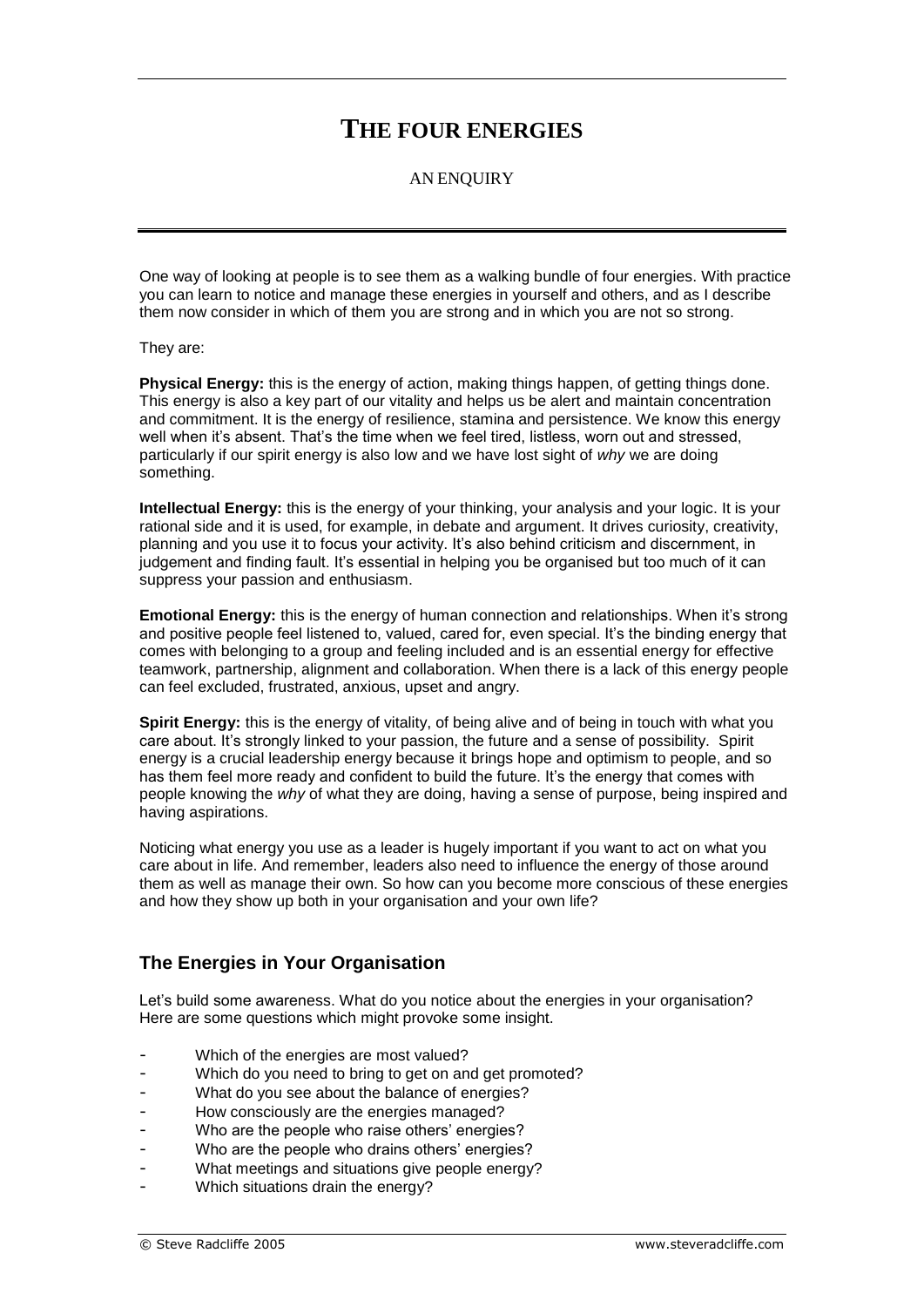To what extent is it ok in meetings to talk about how you're feeling, not just what you're thinking?

How much is people's spirit energy lifted by the purpose and aspirations of your organisation?

How strong is the emotional energy of people feeling valued by the organisation?

What these questions point to is 'the sea of energy' you are swimming in. It may be exactly as you want it or it may be something you can see needs to change.

## **The Energies and You**

Now turn your awareness to your own life. What do you notice about your own leadership and the energies?

- What do you notice about your energies when you think about work?
- How do your energies rise and fall at work?
- Which energies do you naturally bring?
- Which energies are not strong for you?
- And crucially, what would others say about you regarding your energy?
- What gives you energy?
- What drains it?
- Who gives you energy?

Who drains it? And when you think of these people, what do you notice about the size of the relationship with them?

- How do you recharge your energy?
- How smart are you at doing this?

- In particular, how are you at managing your physical energy through your diet, sleep and lifestyle?

### **FED and the energies**

The energies also relate to the key leadership model Future – Engage – Deliver.

#### *Future*

You're at your best in Future when you're in touch with 'what you care about', when you can see the big picture, when you have a sense of being 'up to something' and when you're being 'guided by the Future you want. In other words when you're fuelled by your spirit energy and are guided by it.

When your spirit energy is up, you're alive with what's possible. It's easier to see the big picture, the whole. You can quickly connect with 'why' you are doing something. At its deepest, spirit energy is about being connected with your purpose, the meaning you are giving your life your ultimate big picture!

Spirit energy also powerfully influences other energies. When your spirits are good, it's easier to feel good about yourself – that's your emotional energy - and it's also easier to imagine being the leader you want to be. Your physical energy will be enhanced at such times too; you'll have more of a buzz and be ready to throw yourself into things.

Spirit and intellectual energies can also combine to help you be creative, think new ideas, imagine the way ahead. So strategy and planning work can be uplifted by a sense of what could be.

To grow as a leader you have to practise being conscious about the energies just as much as all the other aspects of Future – and in particular use your support team to help you manage this crucial energy of yours.